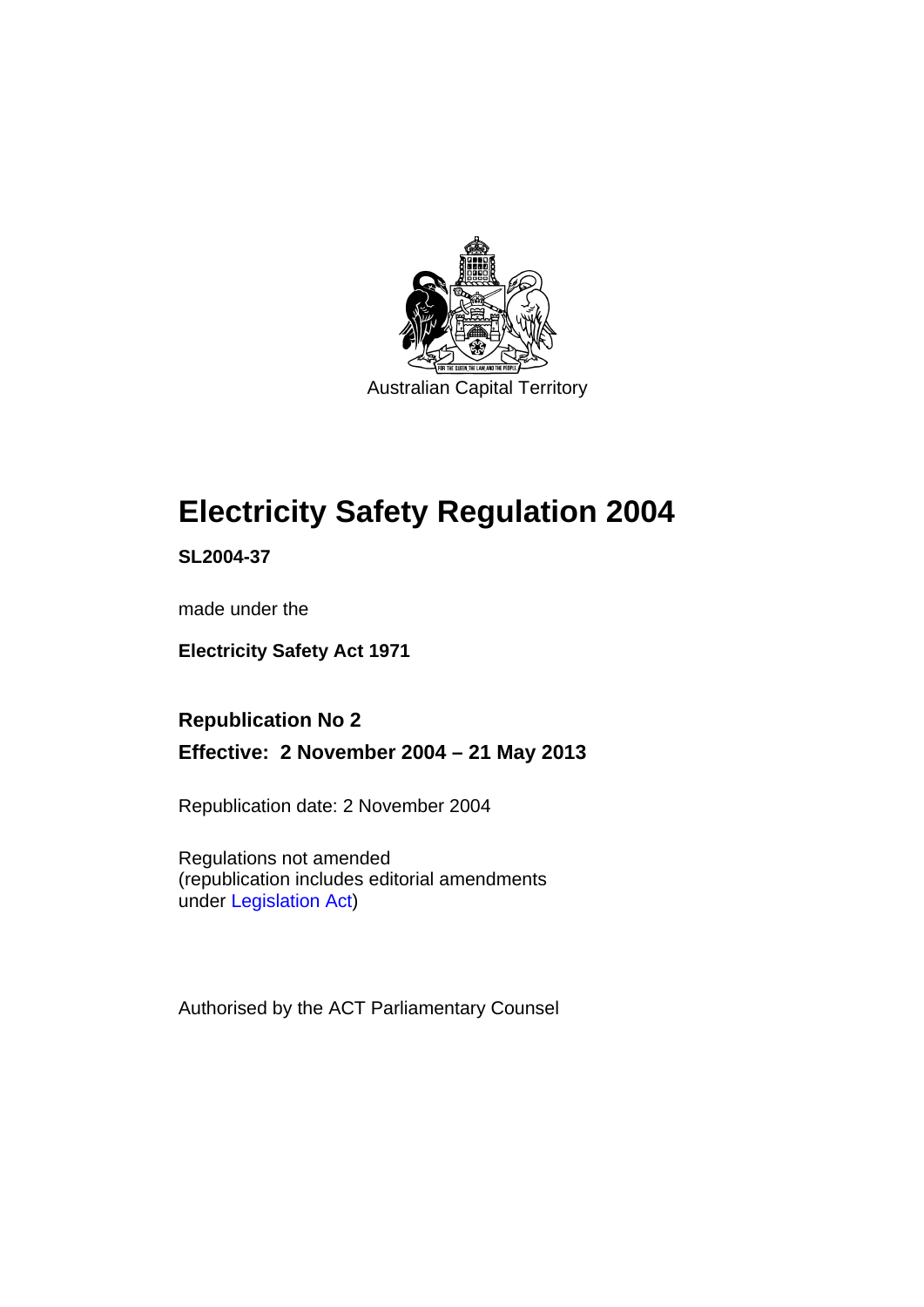## **About this republication**

## **The republished law**

This is a republication of the *Electricity Safety Regulation 2004*, made under the *Electricity Safety Act 1971* (including any amendment made under the *[Legislation Act 2001](http://www.legislation.act.gov.au/a/2001-14)*, part 11.3 (Editorial changes)) as in force on 2 November 2004*.* It also includes any commencement, repeal or expiry affecting the republished law.

The legislation history and amendment history of the republished law are set out in endnotes 3 and 4.

## **Kinds of republications**

The Parliamentary Counsel's Office prepares 2 kinds of republications of ACT laws (see the ACT legislation register at [www.legislation.act.gov.au](http://www.legislation.act.gov.au/)):

- authorised republications to which the *[Legislation Act 2001](http://www.legislation.act.gov.au/a/2001-14)* applies
- unauthorised republications.

The status of this republication appears on the bottom of each page.

## **Editorial amendments**

The *[Legislation Act 2001](http://www.legislation.act.gov.au/a/2001-14)*, part 11.3 authorises the Parliamentary Counsel to make editorial amendments and other changes of a formal nature when preparing a law for republication. Editorial changes do not change the effect of the law, but have effect as if they had been made by an Act commencing on the republication date (see *[Legislation Act 2001](http://www.legislation.act.gov.au/a/2001-14)*, s 115 and s 117). The changes are made if the Parliamentary Counsel considers they are desirable to bring the law into line, or more closely into line, with current legislative drafting practice.

This republication includes amendments made under part 11.3 (see endnote 1).

### **Uncommenced provisions and amendments**

If a provision of the republished law has not commenced or is affected by an uncommenced amendment, the symbol  $\mathbf{U}$  appears immediately before the provision heading. The text of the uncommenced provision or amendment appears only in the last endnote.

## **Modifications**

If a provision of the republished law is affected by a current modification, the symbol  $\mathbf{M}$ appears immediately before the provision heading. The text of the modifying provision appears in the endnotes. For the legal status of modifications, see *[Legislation Act 2001](http://www.legislation.act.gov.au/a/2001-14)*, section 95.

## **Penalties**

The value of a penalty unit for an offence against this republished law at the republication date is—

- (a) if the person charged is an individual—\$100; or
- (b) if the person charged is a corporation—\$500.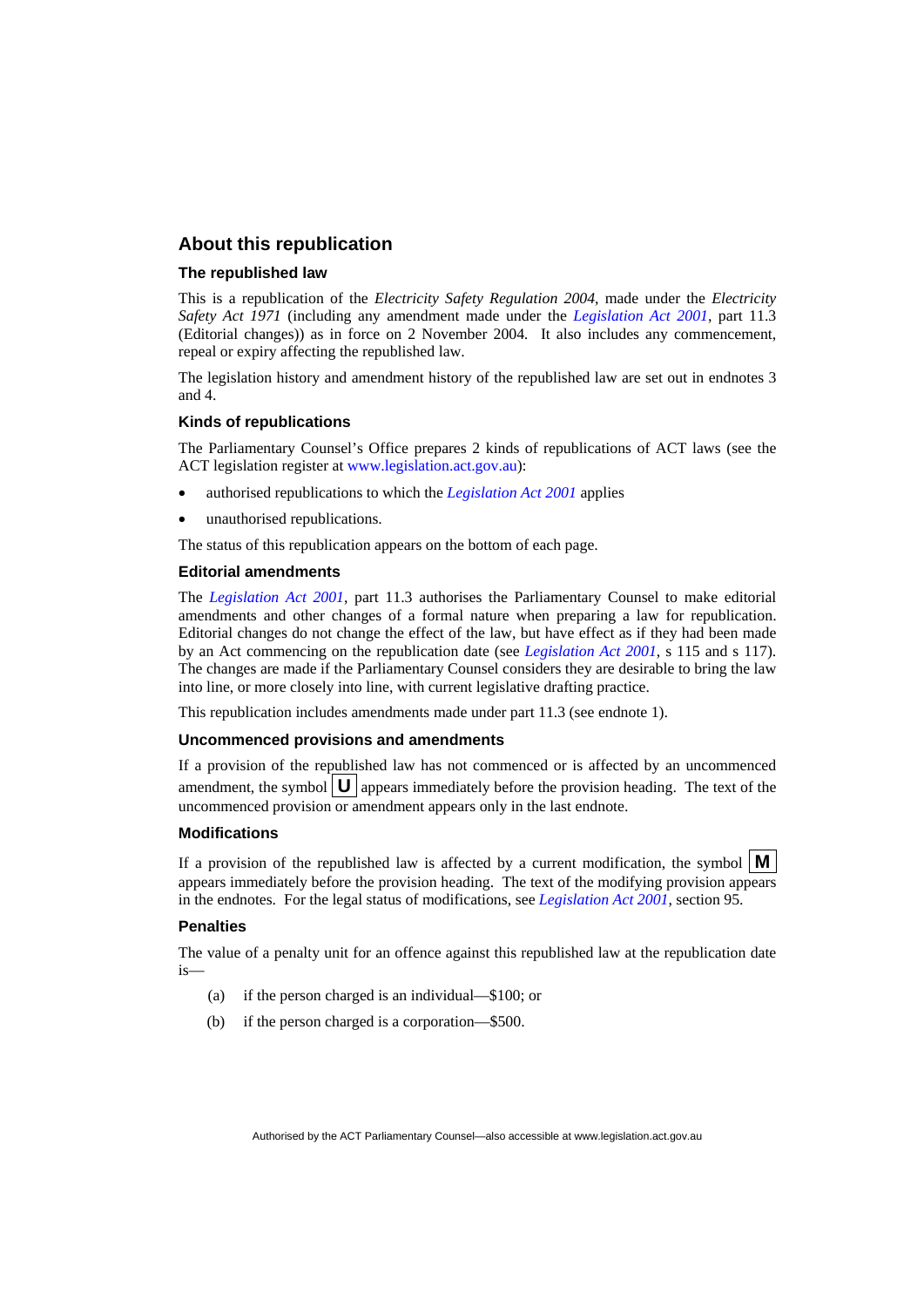

# **Electricity Safety Regulation 2004**

made under the

**Electricity Safety Act 1971** 

# **Contents**

|                 |                                                                        | Page       |
|-----------------|------------------------------------------------------------------------|------------|
| 1               | Name of regulation                                                     | 2          |
| 2               | Exemption from inspection etc—Act, s 34                                | 2          |
| 3               | Exemption from $AS/NZS$ 3000—Act, s 5 (2) (b)                          | 2          |
| 4               | Exemption from Act, s 5 and s 6-Act, s 7 (a)                           | 2          |
| 5               | Articles of electrical equipment to bear registration number—Act, s 19 | 3          |
| 6               | Energy efficiency standards—Act, s 27 (5) (a) and (7)                  | 3          |
| 8               | Articles of electrical equipment-labelling                             | 4          |
|                 |                                                                        |            |
| <b>Endnotes</b> |                                                                        |            |
| 1               | About the endnotes                                                     | 5          |
| 2               | Abbreviation key                                                       | 5          |
| 3               | Legislation history                                                    | 6          |
| R <sub>2</sub>  | <b>Electricity Safety Regulation 2004</b>                              | contents 1 |

02/11/04

Electricity Safety Regulation 2004 Effective: 02/11/04-21/05/13

contents 1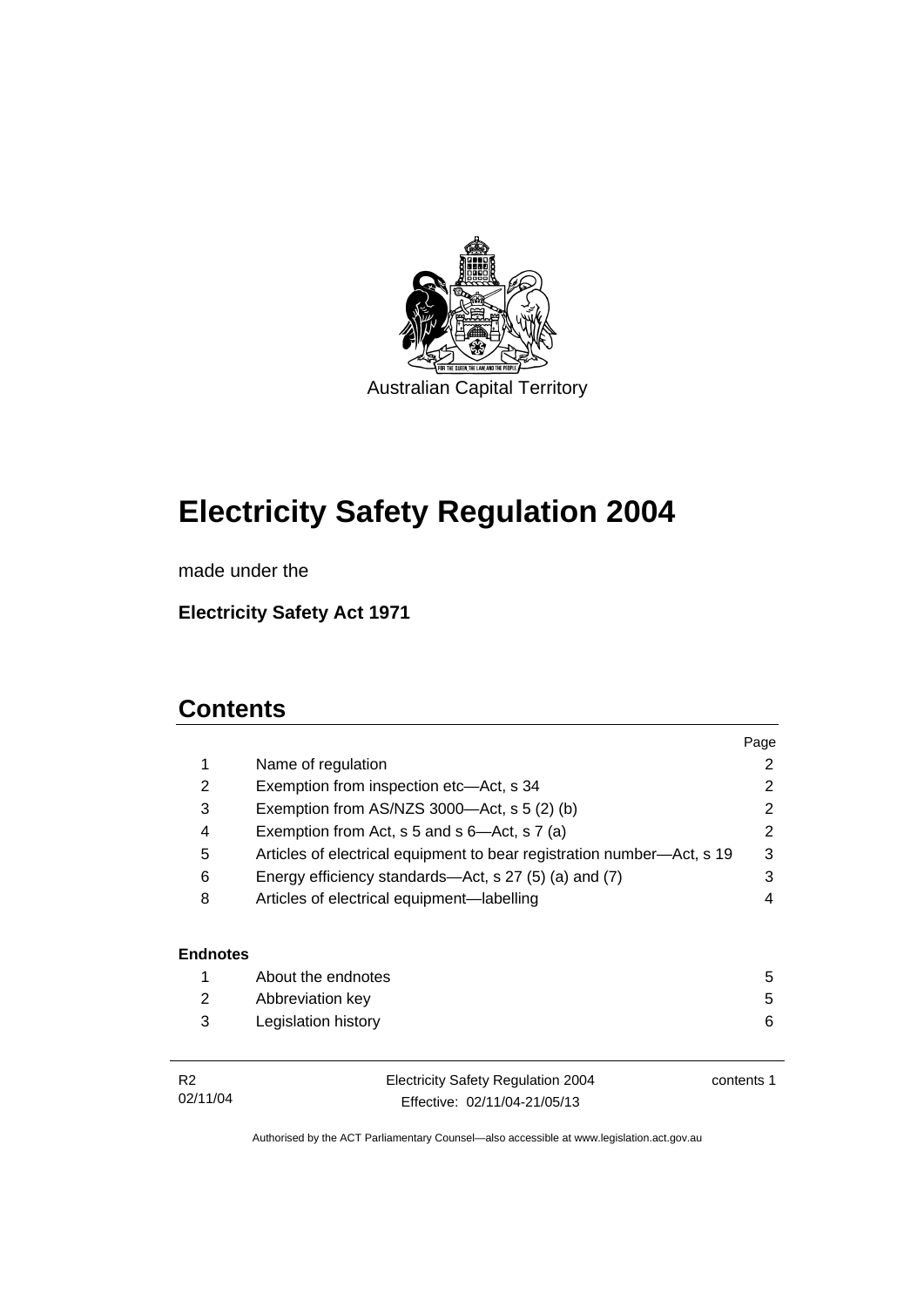|   |                        | Page |
|---|------------------------|------|
|   | Amendment history      |      |
| 5 | Earlier republications |      |

contents 2 Electricity Safety Regulation 2004 Effective: 02/11/04-21/05/13

R2 02/11/04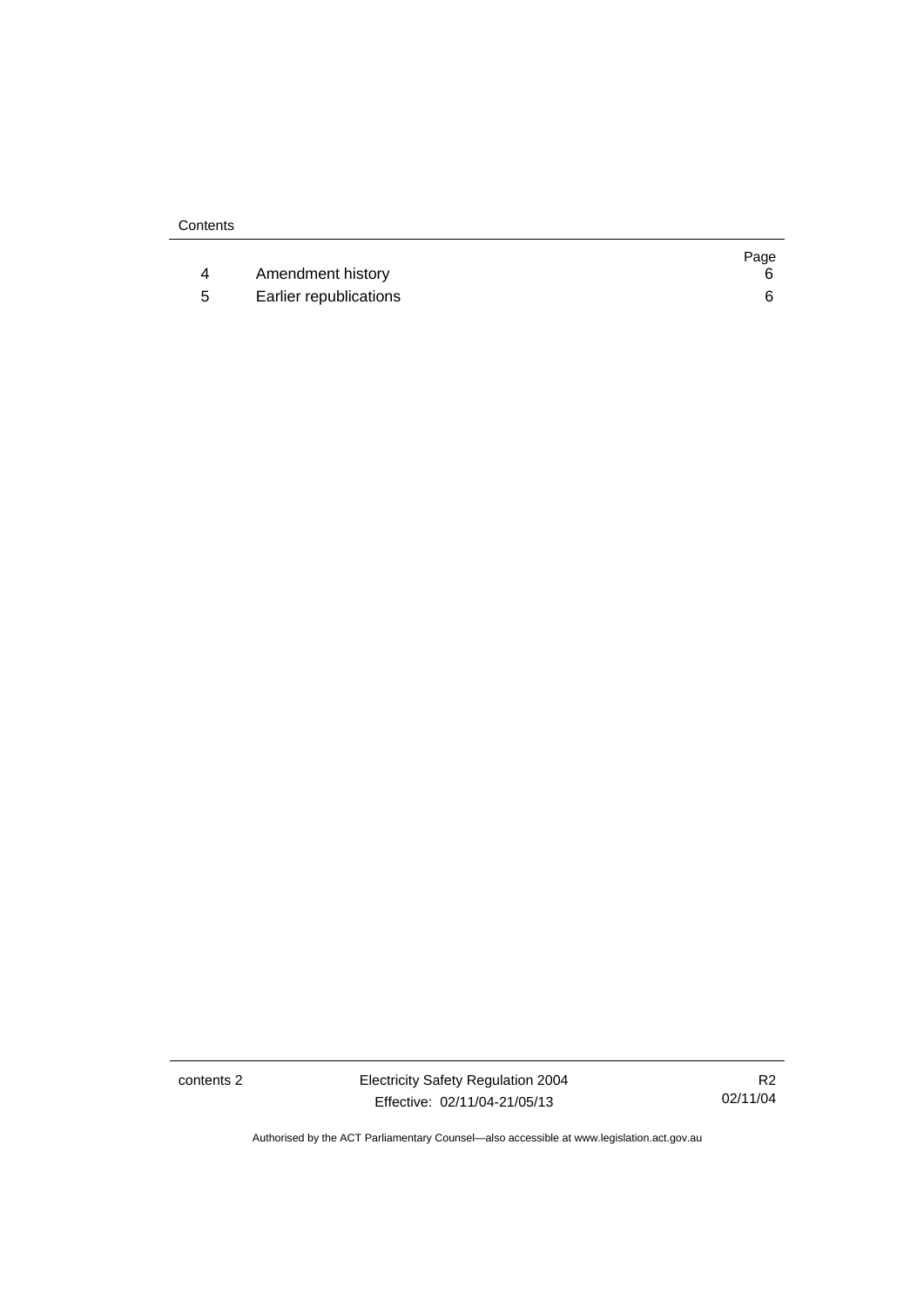

# **Electricity Safety Regulation 2004**

made under the

Ī

**[Electricity Safety Act 1971](http://www.legislation.act.gov.au/a/1971-30)**

R2 02/11/04 Electricity Safety Regulation 2004 Effective: 02/11/04-21/05/13

page 1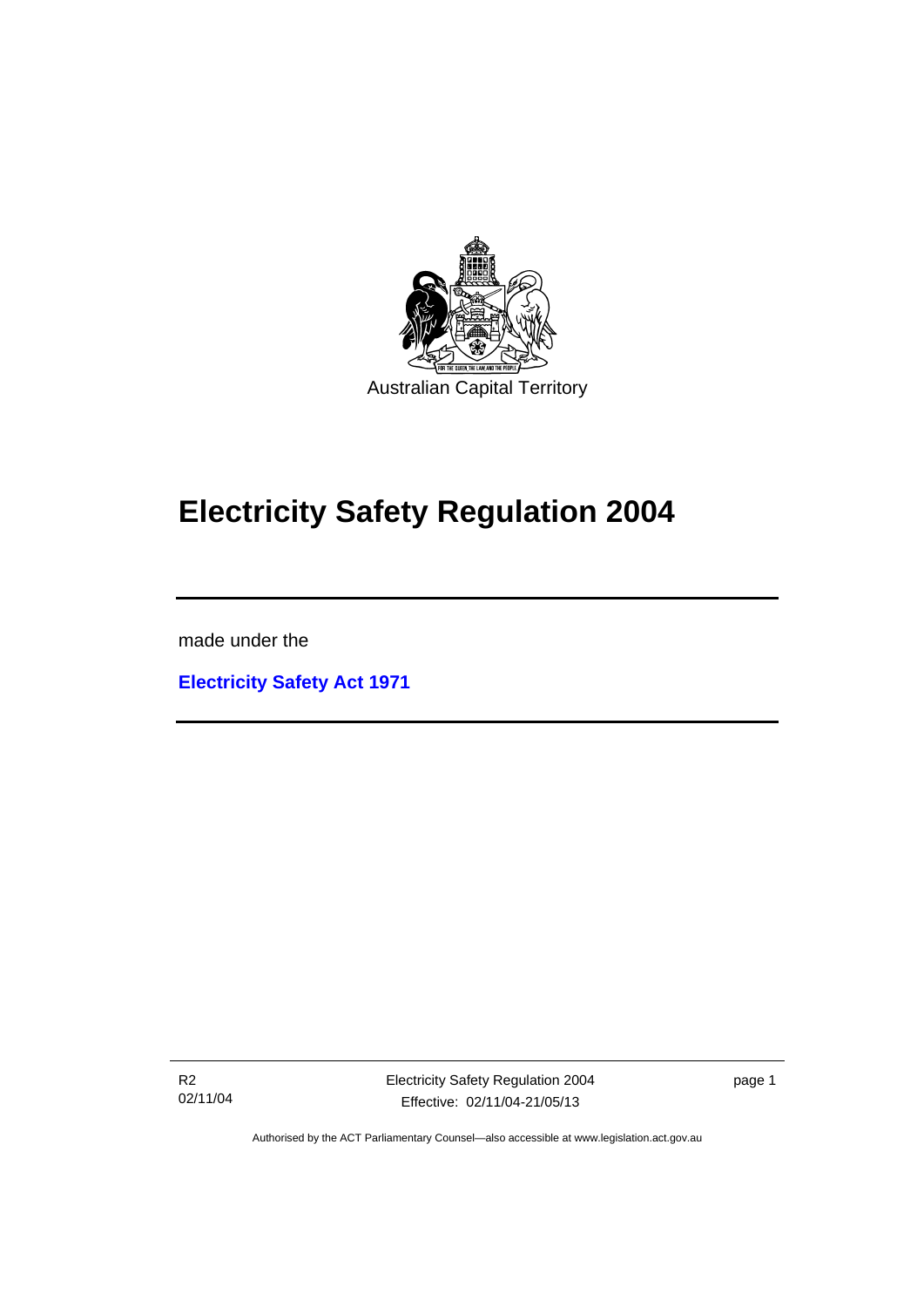# **1 Name of regulation**

This regulation is the *Electricity Safety Regulation 2004*.

# **2 Exemption from inspection etc—Act, s 34**

Electrical work that consists of the installation of the wiring or a component of an electrical installation for a lift or escalator on the load side of a circuit-breaker in the motor room for the lift or escalator is prescribed.

# **3 Exemption from AS/NZS 3000—Act, s 5 (2) (b)**

The [Act](http://www.legislation.act.gov.au/a/1971-30/default.asp), section  $5(1)(a)$  does not apply if the construction occupations registrar is satisfied that—

- (a) the electrical wiring work—
	- (i) is begun before the day when a revised edition of AS/NZS 3000 is published and is finished after that day; or
	- (ii) is finished before the end of the period of 6 months starting on the day when a revised edition of AS/NZS 3000 is published; and
- (b) the electrical wiring work complies with AS/NZS 3000 as in effect before the publication of the revised edition.

# **4 Exemption from Act, s 5 and s 6—Act, s 7 (a)**

Electrical wiring work consisting of the installation of the wiring or a component of an electrical installation for a lift or escalator on the load side of a circuit-breaker in the motor room for the lift or escalator is prescribed.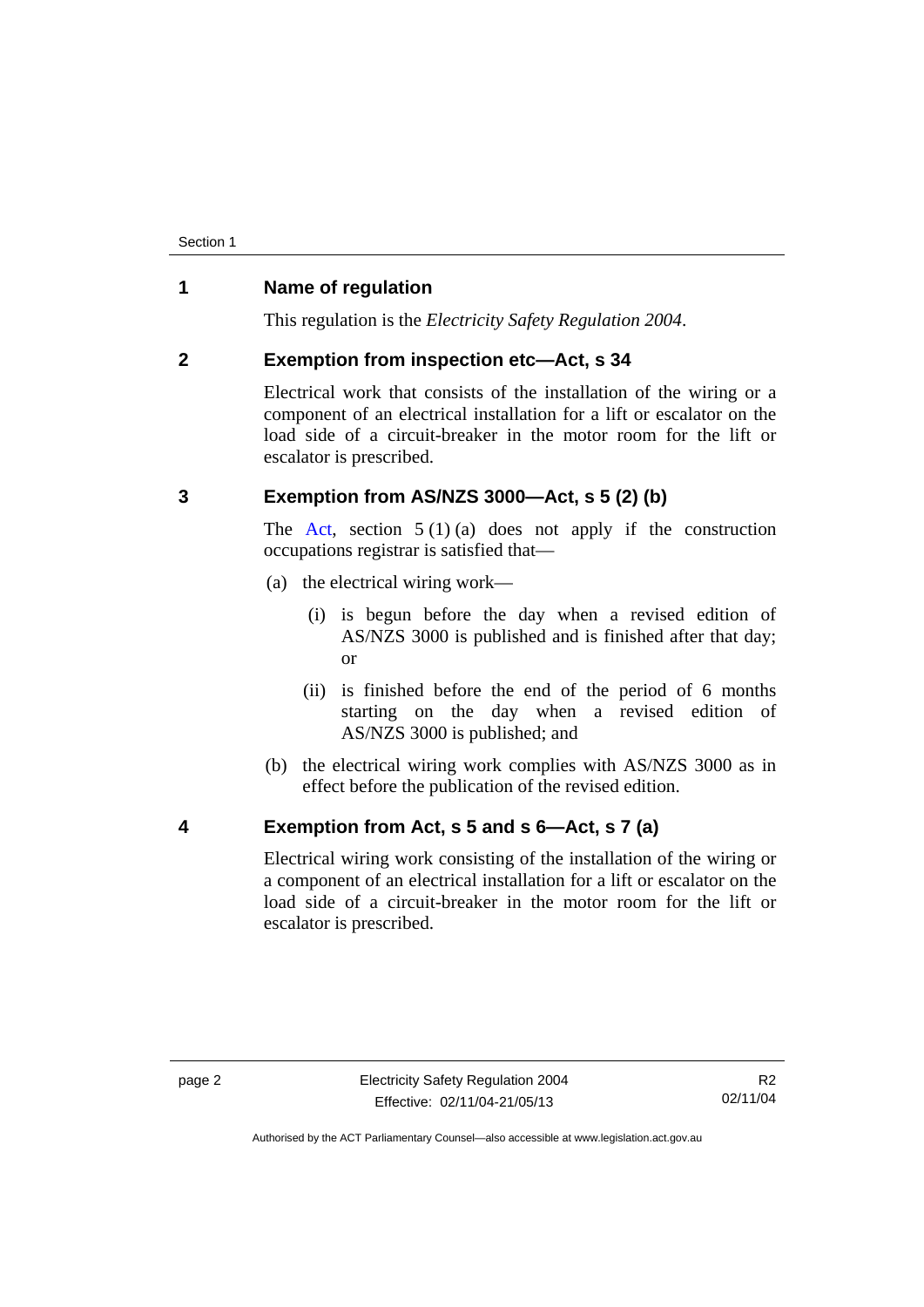# **5 Articles of electrical equipment to bear registration number—Act, s 19**

Each article of electrical equipment to which a registered declaration of compliance relates must be marked, stamped or labelled by attaching the registration number of the declaration to, or writing that number indelibly on, the article.

## **6 Energy efficiency standards—Act, s 27 (5) (a) and (7)**

The *[Electricity Safety Act 1998](http://www.legislation.vic.gov.au/)* (Vic) is a corresponding law.

- *Note 1* At the commencement of this section, energy efficiency standards are prescribed under the *[Electricity Safety Act 1998](http://www.legislation.vic.gov.au/)* (Vic) (see the *[Electricity Safety \(Equipment Efficiency\) Regulations 1999](http://www.legislation.vic.gov.au/)* (Vic)) for the following articles of electrical equipment:
	- clothes washing machines
	- dishwashers
	- refrigerating appliances
	- single-phase refrigerative airconditioners and heat pumps
	- rotary clothes dryers
	- storage water heaters
	- three-phase cage induction motors
	- three-phase airconditioners and heat pumps.
- *Note 2* The text of Victorian Acts and section is available at www.dms.dpc.vic.gov.au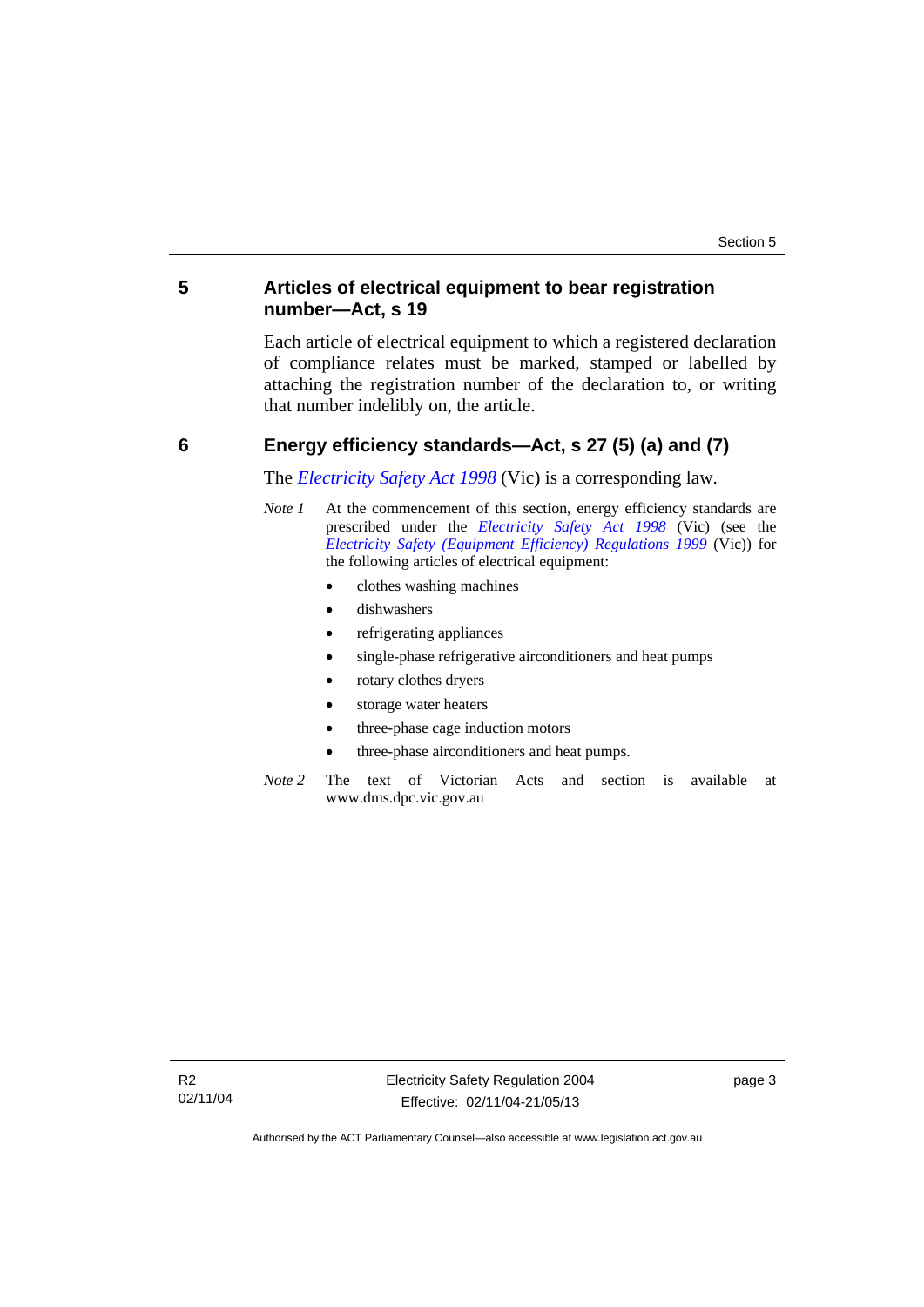## **8 Articles of electrical equipment—labelling**

- (1) Articles of electrical equipment mentioned in the *[Electricity Safety](http://www.legislation.vic.gov.au/)  [\(Equipment Efficiency\) Regulations 1999](http://www.legislation.vic.gov.au/)* (Vic), regulation 16 (Electrical equipment labels) or schedule 3 (Standards for electrical equipment that requires registration and labelling), as in force from time to time, must be labelled as required under those provisions.
	- *Note 1* At the commencement of this section, the articles of electrical equipment mentioned in the *[Electricity Safety \(Equipment Efficiency\)](http://www.legislation.vic.gov.au/)  [Regulations 1999](http://www.legislation.vic.gov.au/)* (Vic), reg 16 and sch 3 are the following:
		- clothes washing machines
		- dishwashers
		- refrigerating appliances
		- single-phase refrigerative airconditioners and heat pumps
		- rotary clothes dryers
		- three-phase cage induction motors
		- three-phase airconditioners and heat pumps.
	- *Note 2* The text of Victorian Acts and regulation is available at www.dms.dpc.vic.gov.au
- (2) The [Legislation Act](http://www.legislation.act.gov.au/a/2001-14), section 47 (6) does not apply to this section.

page 4 Electricity Safety Regulation 2004 Effective: 02/11/04-21/05/13

R2 02/11/04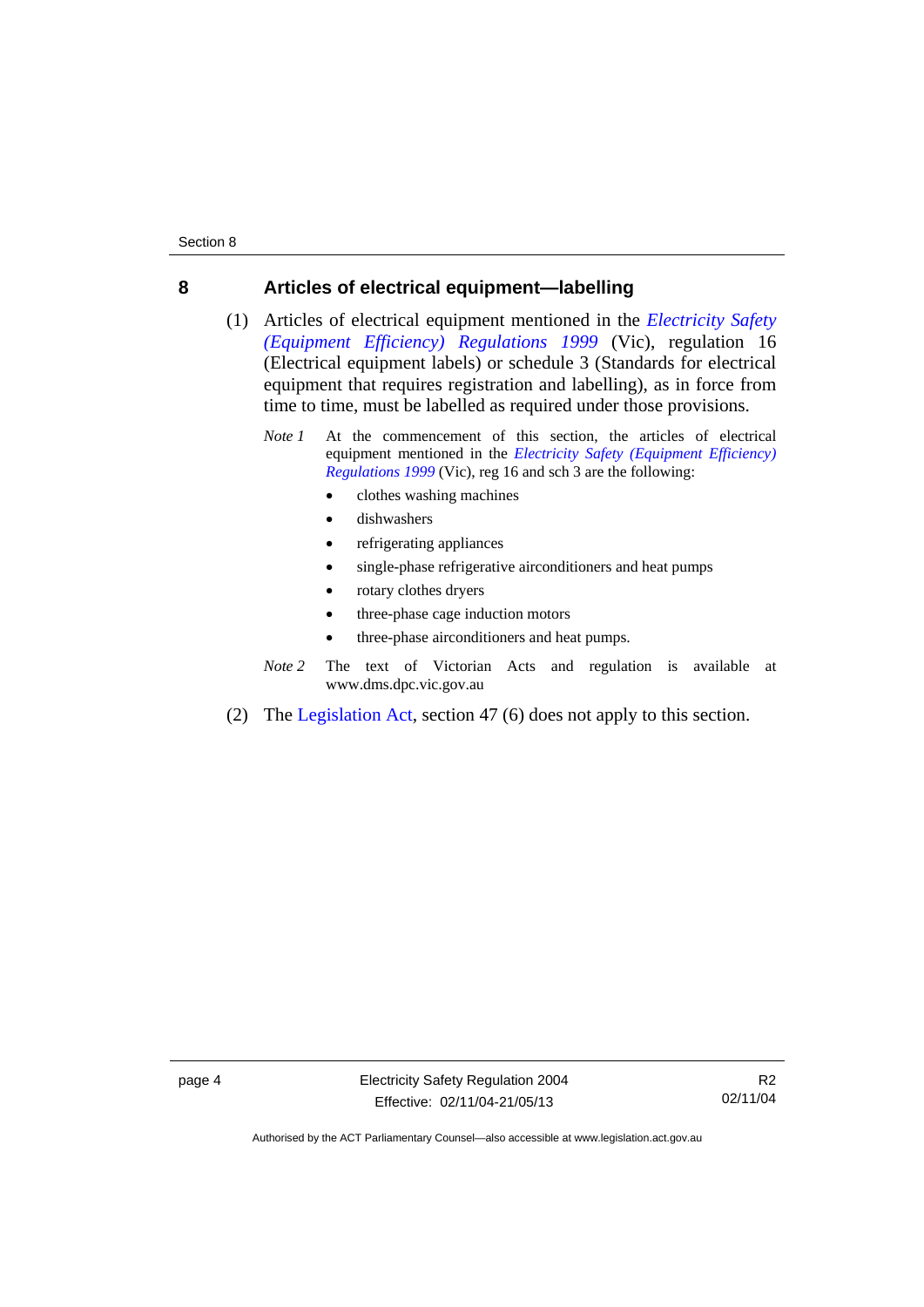### **Endnotes**

# **Endnotes**

# **1 About the endnotes**

Amending and modifying laws are annotated in the legislation history and the amendment history. Current modifications are not included in the republished law but are set out in the endnotes.

Not all editorial amendments made under the *[Legislation Act 2001](http://www.legislation.act.gov.au/a/2001-14)*, part 11.3 are annotated in the amendment history. Full details of any amendments can be obtained from the Parliamentary Counsel's Office.

Uncommenced amending laws and expiries are listed in the legislation history and the amendment history. These details are underlined. Uncommenced provisions and amendments are not included in the republished law but are set out in the last endnote.

If all the provisions of the law have been renumbered, a table of renumbered provisions gives details of previous and current numbering.

The endnotes also include a table of earlier republications.

| $am = amended$                               | $ord = ordinance$                         |  |
|----------------------------------------------|-------------------------------------------|--|
| $amdt = amendment$                           | $orig = original$                         |  |
| $ch = chapter$                               | par = paragraph/subparagraph              |  |
| $def = definition$                           | $pres = present$                          |  |
| $dict = dictionary$                          | $prev = previous$                         |  |
| disallowed = disallowed by the Legislative   | $(\text{prev}) = \text{previously}$       |  |
| Assembly                                     | $pt = part$                               |  |
| $div = division$                             | $r = rule/subrule$                        |  |
| $exp = expires/expired$                      | $remum = renumbered$                      |  |
| $Gaz = gazette$                              | $reloc = relocated$                       |  |
| $hdg =$ heading                              | $R[X]$ = Republication No                 |  |
| $IA = Interpretation Act 1967$               | $RI = reissue$                            |  |
| $ins = inserted/added$                       | $s = section/subsection$                  |  |
| $LA =$ Legislation Act 2001                  | $sch = schedule$                          |  |
| $LR =$ legislation register                  | $sdiv = subdivision$                      |  |
| $LRA =$ Legislation (Republication) Act 1996 | $sub =$ substituted                       |  |
| $mod = modified/modification$                | $SL = Subordinate$ Law                    |  |
| $o = order$                                  | underlining = whole or part not commenced |  |
| $om = omitted/repealed$                      | or to be expired                          |  |
|                                              |                                           |  |

# **2 Abbreviation key**

R2 02/11/04 Electricity Safety Regulation 2004 Effective: 02/11/04-21/05/13

page 5